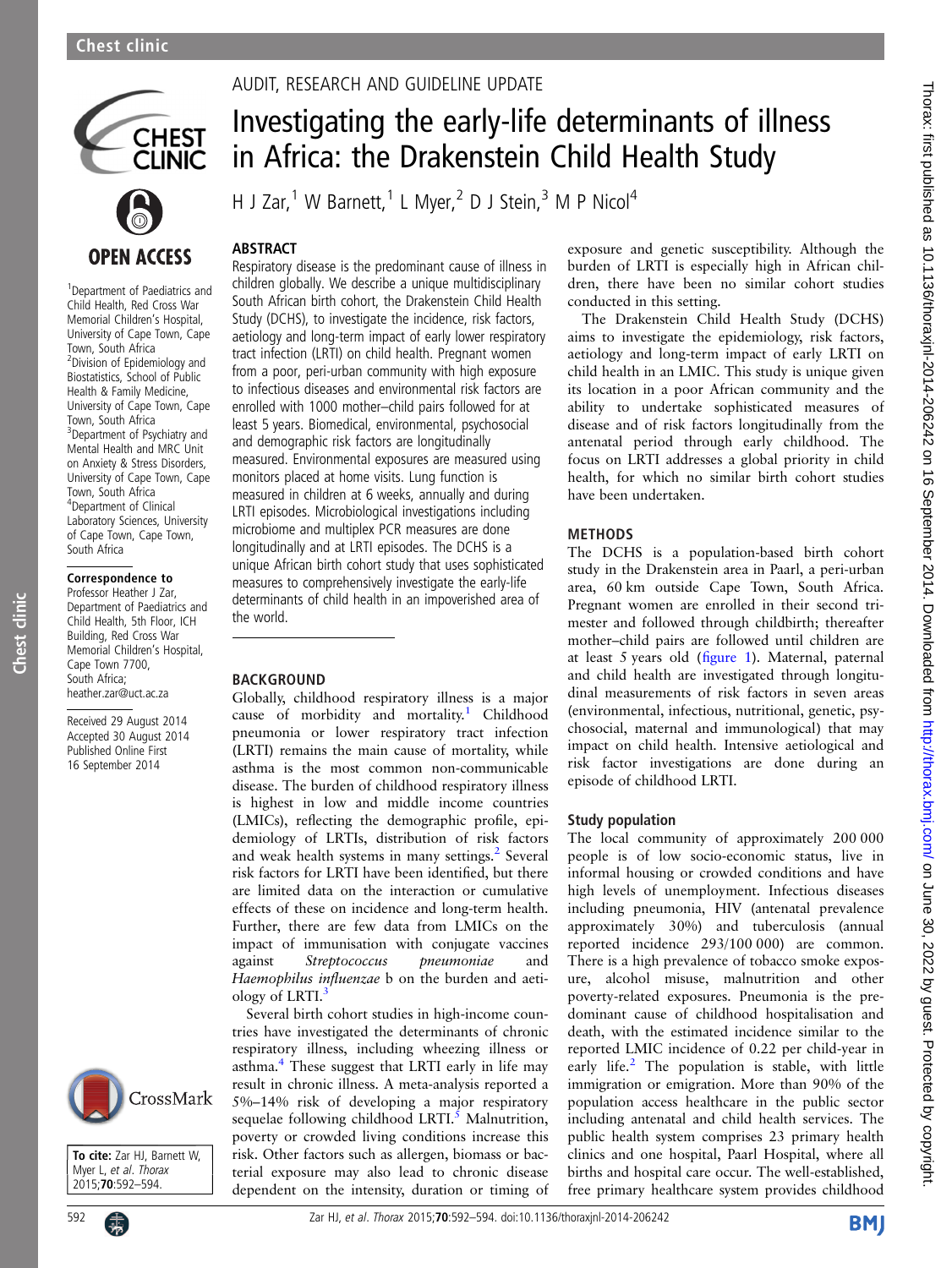<span id="page-1-0"></span>

Figure 1 Outline of study visits and samples collected.

immunisations including 13-valent pneumococcal and H influenzae b vaccines as part of the national immunisation schedule.

Consenting pregnant women are enrolled from two primary health clinics serving different populations—TC Newman (serving a mixed race population) and Mbekweni (serving a black African population). Pregnant women who are not enrolled are included in a control cohort; these mother–infant pairs are followed annually to compare outcomes with the active cohort.

# Study procedures and follow-up

Antenatal and postnatal visits are at primary healthcare clinics, while birth, 6-week and annual study visits occur at Paarl hospital (figure 1). Fathers, as identified by mothers, are invited to participate in an antenatal study visit. Infants attend study visits synchronised with the national programme where feasible at 6, 10 and 14 weeks, and 6, 9, 18, 30, 36, 42, 54 and 60 months. Two home visits (antenatally and 4 months postnatally) are done to investigate environmental risk factors.

# Measures

Comprehensive data including biomedical, environmental, psychosocial, demographic, physical and mental health of the mother, father and child and intercurrent morbidity are collected. Specimens (blood, urine, stool, respiratory) are longitudinally taken (figure 1). Urine cotinine, to investigate tobacco smoke exposure, is longitudinally measured. Monitors measuring nitrogen dioxide, sulfur dioxide, carbon monoxide, volatile organic compounds and particulate matter (PM10) exposure over 24 h to 2 weeks are placed in homes; electrostatic dust collectors collect household dust over 2 weeks.

Infant lung function, undertaken for the first time in an African setting, is measured at 6 weeks and annually at Paarl hospital. State-of-the-art measurements in unsedated children during sleep include tidal breathing, exhaled nitric oxide, forced oscillation technique and sulfur hexafluoride multiple breath washout. Lung function is also measured during a LRTI and 4–6 weeks thereafter. Chronic respiratory disease measurements include symptoms, clinical data, lung function and chest X-ray and ultrasound (during an LRTI).

Child neurodevelopmental outcomes are assessed longitudinally with a subsample of infants undergoing brain MRI.

All children have six monthly nasopharyngeal swabs (NPs) and stool specimens collected, while a subset intensive cohort have two weekly NPs and monthly stool samples in the first year. These specimens will enable longitudinal delineation of the child's nasopharyngeal and stool microbiome using targeted (bacterial culture, multiplex real-time PCR for viral and bacterial pathogens) and non-targeted approaches (16srRNA gene sequencing). A similar approach is used for detailed investigation of LRTI aetiology on NP and induced sputum specimens. The maternal microbiome (stool, vaginal, skin, breast milk, NPs) is also studied perinatally (figure 1). The predictive value of the child's microbiome for development of LRTI or chronic respiratory illness is a key area of study.

Specimens from mothers, fathers, children and the environment are processed in a central research laboratory and stored at −80°C, creating a large biobank for future studies.

# Surveillance, community engagement and cohort retention

Measurement of LRTI includes ambulatory and hospitalised pneumonia cases, severe or very severe pneumonia, as defined by WHO criteria. Strong surveillance systems have been established using healthcare workers, cell phones and active surveillance at health facilities. Trained community field workers promote community engagement and enable home visits even in areas where violent crime is common. Several strategies to promote cohort retention are used including automated study visit reminders, a close working relationship with clinical staff, a cell phone system enabling two-way communication with study participants at all times and regular follow-up synchronised with routine visits.

# **Ethics**

Written informed consent from mothers is renewed annually; informed consent is also obtained from fathers. The study was approved by the Ethics Committee of the Faculty of Health Sciences, University of Cape Town, by Stellenbosch University and the Western Cape Provincial Research committee.

# Sample size

The sample size of 1000 mother-infant pairs is designed to provide at least 550 pneumonia episodes for analyses of LRTI incidence and determinants. We estimate cumulative attrition over 5 years of 20% (including losses due to child mortality) and an expected incidence of LRTI similar to that reported in LMIC.<sup>[2](#page-2-0)</sup> This sample will provide adequate statistical power to detect relative associations of at least 1.5-fold for prevalent risk factors.